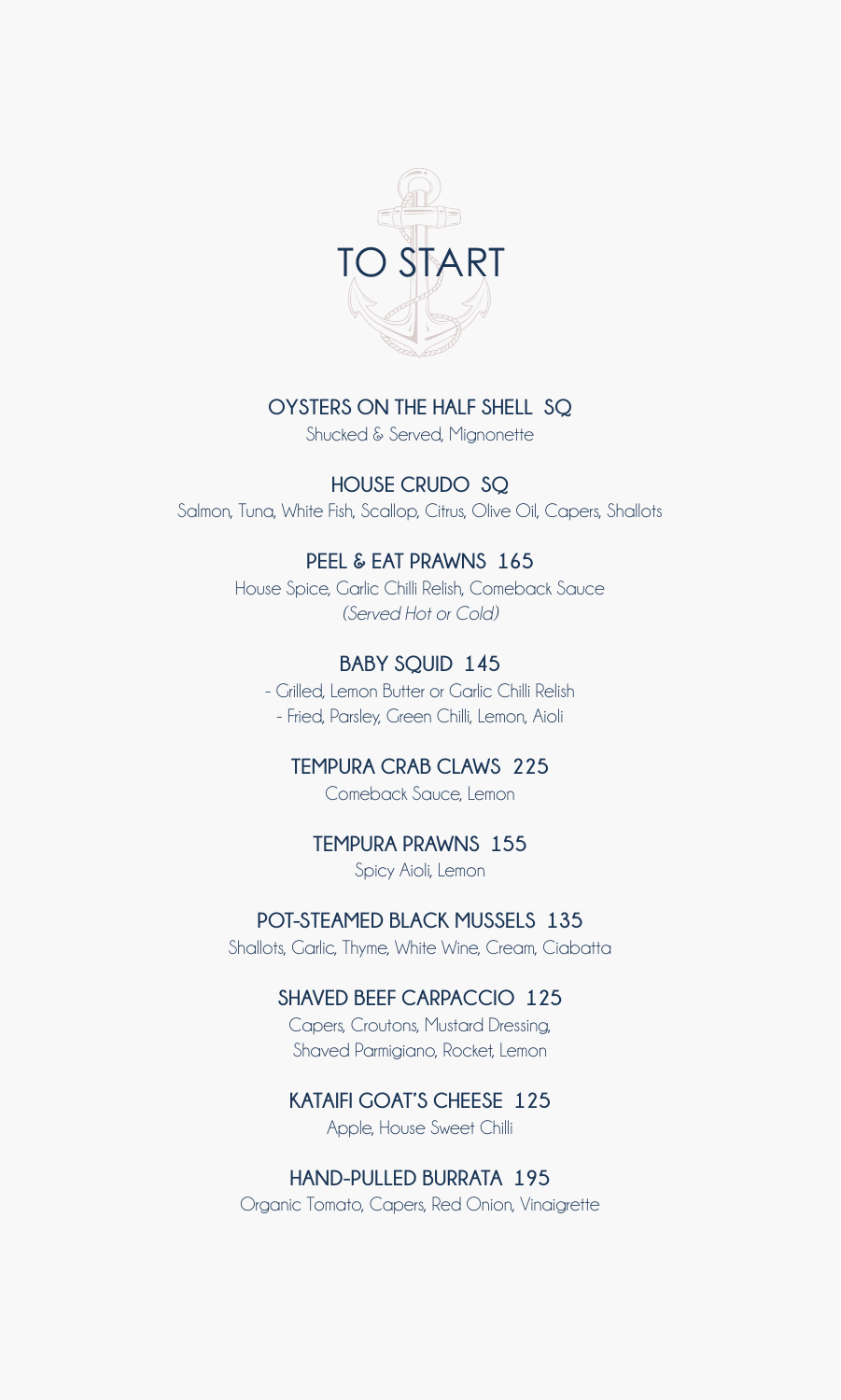

**BUNGALOW HOUSE GREENS** (Small **175** / Large **350**)

Goat's Cheese, Avocado, Tomato, Baby Cucumber, Boiled Egg, Toasted Seeds & Nuts, Vinaigrette Add: Chicken 45

### **MARKET CRUDITÉS 195**

Selection of Raw Vegetables, Red Pepper Hummus, Spiced Yoghurt Dip, Flat Bread

### **CAESAR 145**

Gem Lettuce, Anchovy Dressing, Croutons, Parmesan, Soft Boiled Egg

### **CHOPPED SALAD 135**

Roast Red Pepper, Baby Cucumber, Tomato, Marinated Feta, Olives, Red Onion, Vinaigrette

# BETWEEN BREAD

Served until 17:00

### **BLACKENED WHITE FISH BURGER 195**

Garlic Chilli Relish, Aioli, Iceberg, Tomato

### **BEEF BURGER 165**

Aged Cheddar, Comeback Sauce, Pickles, Iceberg, Tomato, Caramelised Onions

### **BUTTERMILK FRIED CHICKEN BURGER 155**

Spicy Aioli, Slaw, Pickles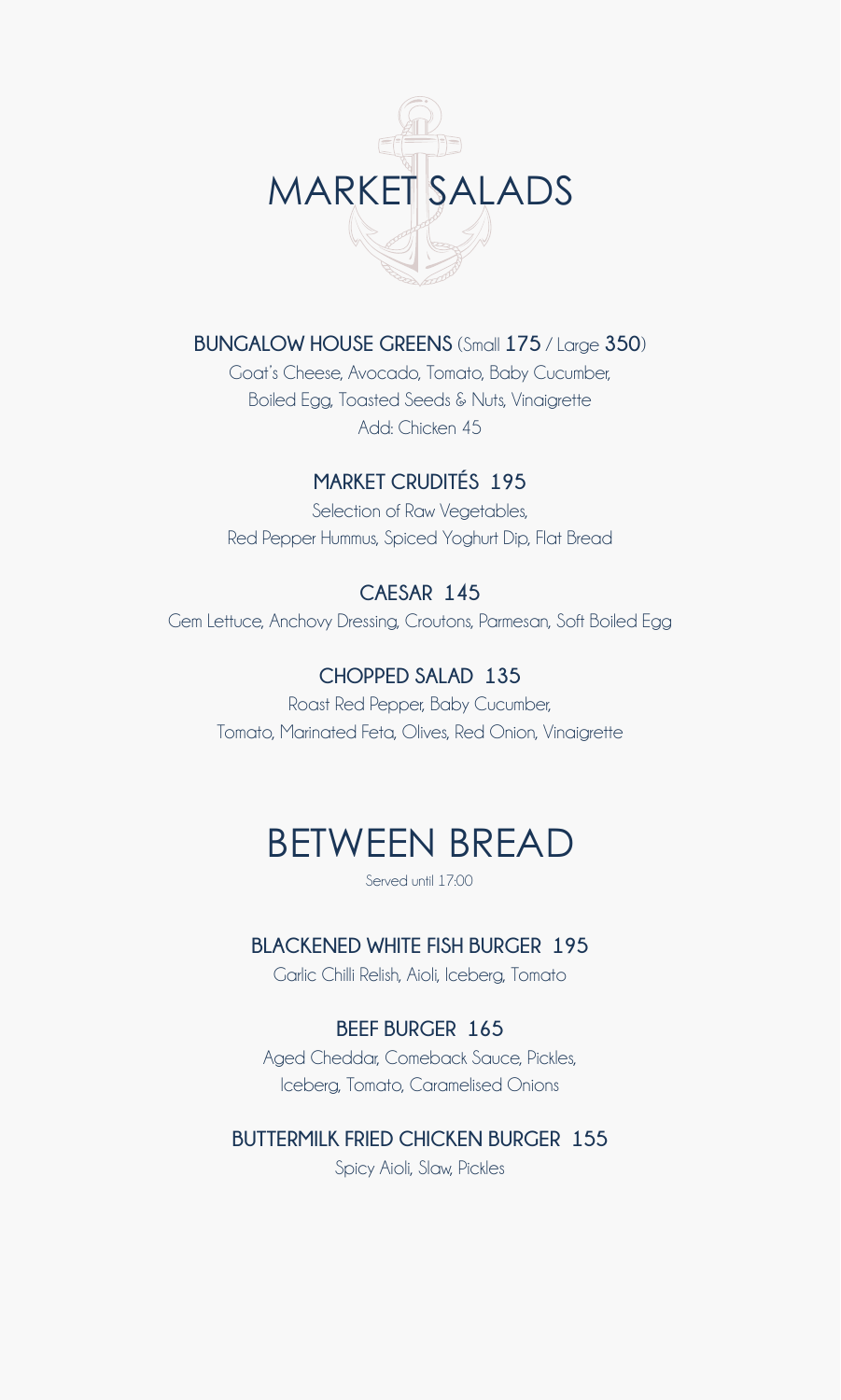

**GRILLED SEAFOOD PLATTER** (For 1 or 2) **SQ**

Sea Bass, Baby Squid, Prawns, Langoustine, Crayfish, Side of Choice

**BABY SQUID 265**

- Grilled, Lemon Butter or Garlic Chilli Relish, - Fried, Parsley, Green Chilli, Lemon, Aioli Choice of Fries or Rice

**GRILLED NORWEGIAN SALMON STEAKS SQ** Citrus Salsa Verde, Broccolini

> **CRISPY SKIN SEA BASS 325** Tomato, Olive, Thyme, Baby Potatoes

**TEMPURA BATTERED FISH 195** Cucumber, Fennel, Green Chilli, Ceviche, Aioli , Fries

> **CHEF'S CUT ON THE BONE SQ** Café de Paris, Fries

**FILLET ON THE BONE 365** Cognac Peppercorn Sauce, Truffle Parmesan Fries

> **ESPETADA 345** 500g Rump, Side & Sauce of Choice

**LAMB CUTLETS 385** Chilli, Olive, Garlic, Rosemary, Lemon, Baby Potatoes

> **BOURBON BBQ RIBS 345** 700g, Fries

**CHICKEN KEBAB 195** Lemon, Garden Herbs, Fries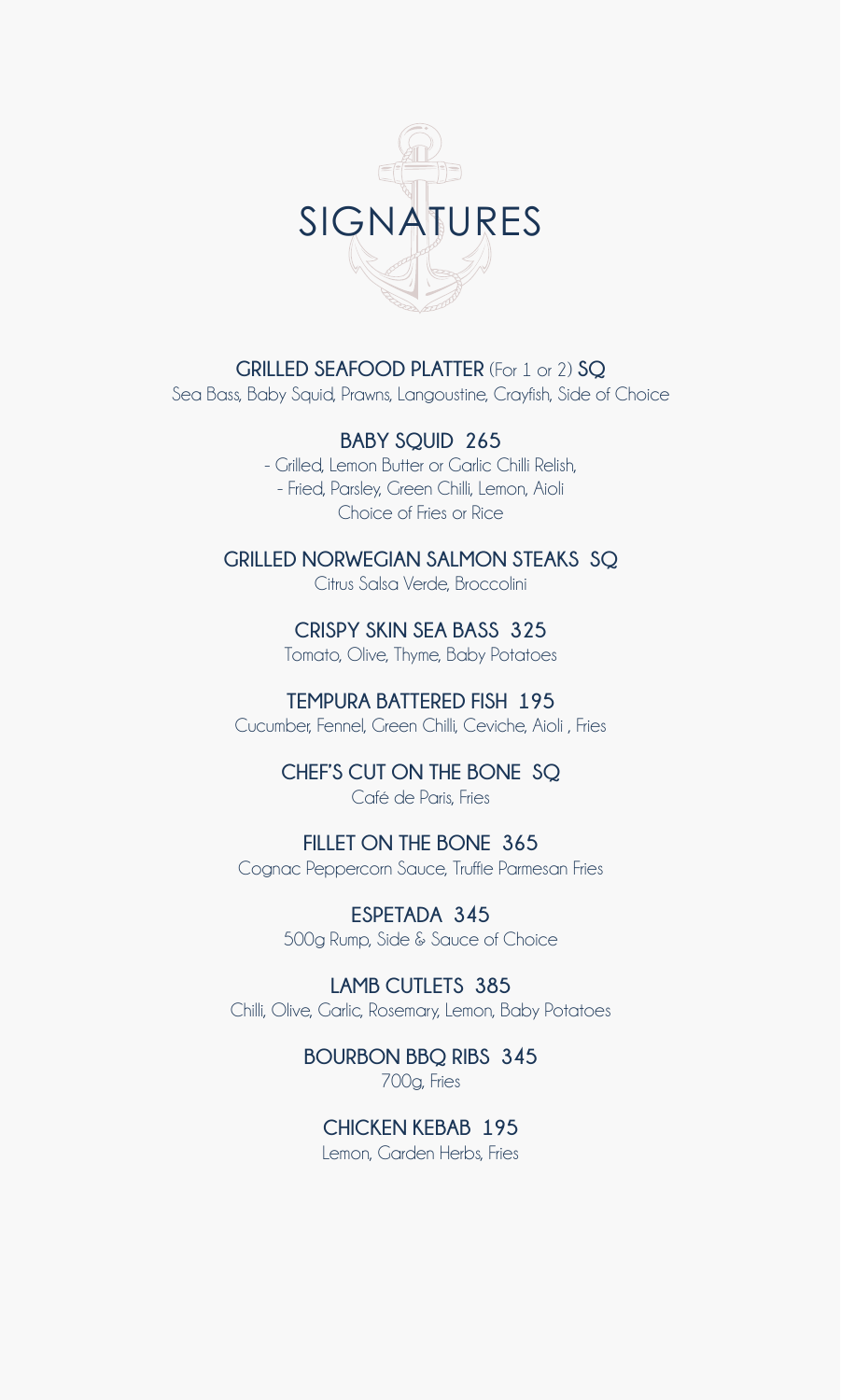

### **SHELLFISH Prawns / Langoustine / Crayfish SQ**

Grilled in Olive Oil, Lemon, Butter, Parsley Accoutrement: Lemon Crème / Garlic Chilli Relish Side of Choice

#### **FISH**

**Kingklip** *(Fillet/whole)* **325/365 Daily Catch** *(Fillet)* **325 Sole 295 Tuna 345**

Grilled in Olive Oil, Lemon, Butter, Parsley Accoutrement: Lemon Crème / Garlic Chilli Relish Side of Choice

### **STEAKS**

**Fillet** *(250g)* **325 Sirloin** *(250g)* **265 Rib eye** *(250g)* **325**

Grilled in Olive Oil & Sea Salt Accoutrement: Truffle Mushroom / Peppercorn / Mustard Side of Choice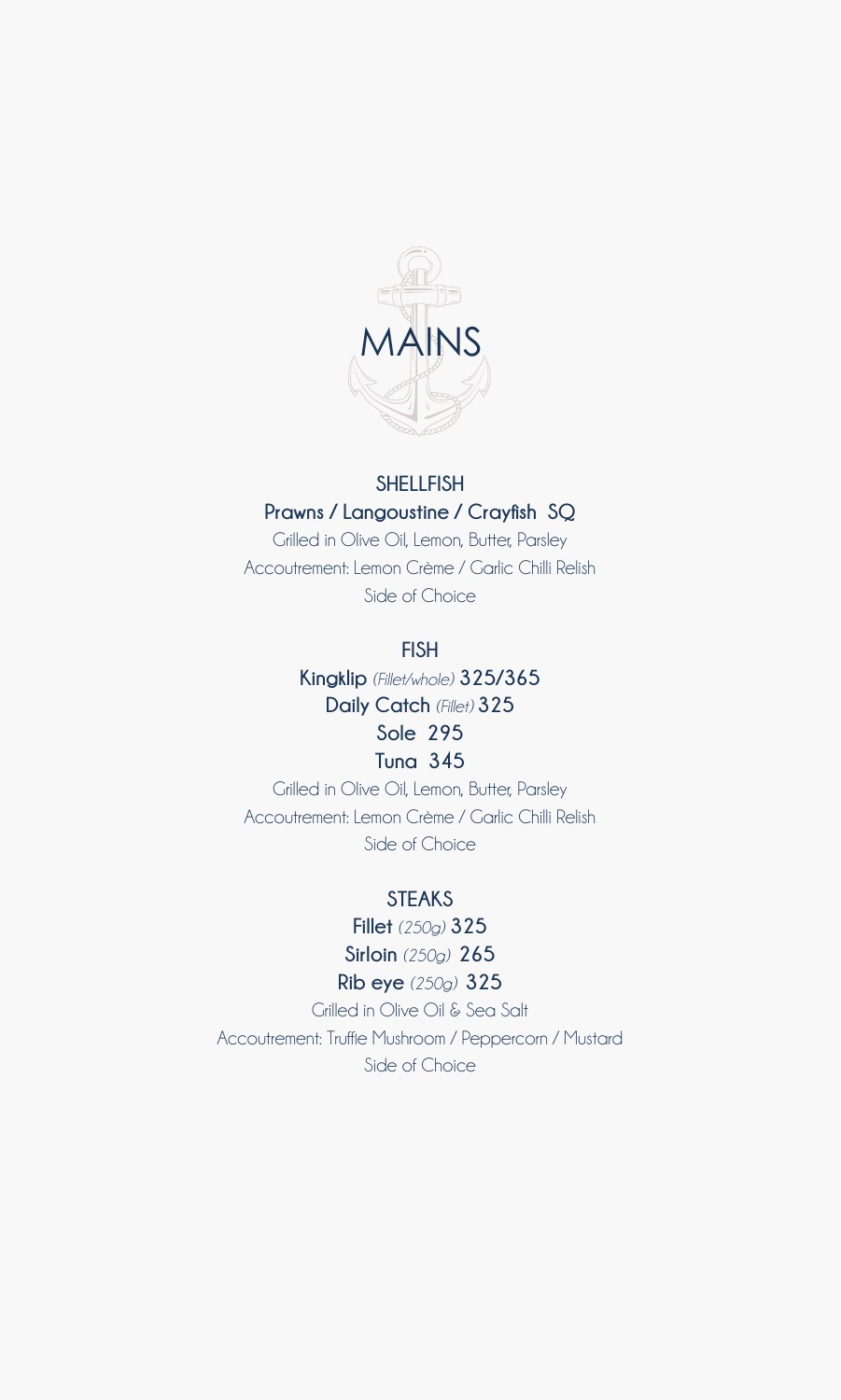

**FRIES 50** Sea Salt, Comeback Sauce

### **TENDER STEM BROCCOLINI 75**

Sea Salt, Cultured Butter, Lemon

### **SIMPLE SALAD 55**

Greens, Cucumber, Tomato, Red Cabbage, Marinated Feta, Toasted Seeds & Nuts

### **BASMATI FRIED RICE 50**

Olive Oil, Garden Herbs, Lemon

### **BABY NEW POTATOES 50** Olive Oil, Parsley, Lemon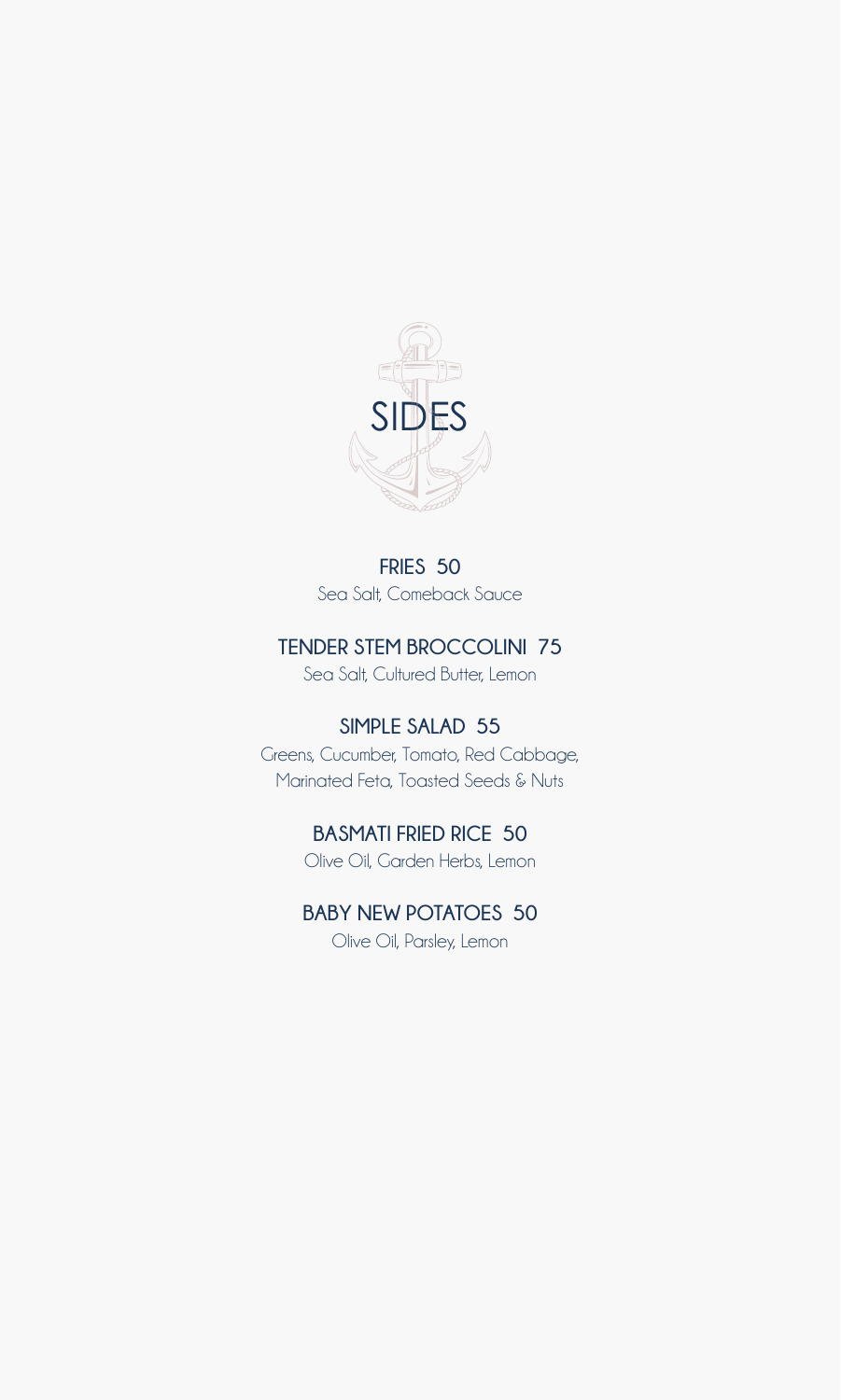

# SIGNATURE HAND ROLLS

## URAMAKI STYLE

*(Inside out roll)*

### **SPICY TUNA 145**

Avocado, Cucumber, Hot Sauce, Green Onion, Togarashi

### **SALMON 165**

Philadelphia Cream Cheese, Avocado, Cucumber, Chives, Sesame

### **PRAWN 175**

Tempura Prawn, Avocado, Unagi Sauce, Sesame

#### **SOFTSHELL CRAB 235**

Tempura Softshell Crab, Avocado, Unagi Sauce, Tobiko Flying Fish Roe

#### **POACHED ROCK LOBSTER TAIL SQ**

Avocado, Wasabi Aioli, Wasabi Flying Fish Roe, Sesame

**RAINBOW ROLL 195** Avocado, Salmon, Tuna, Prawn

### **NO RICE ROLL 195**

Cucumber, Avocado, Salmon, Tuna, Prawn, Wasabi Aioli, Salmon Roe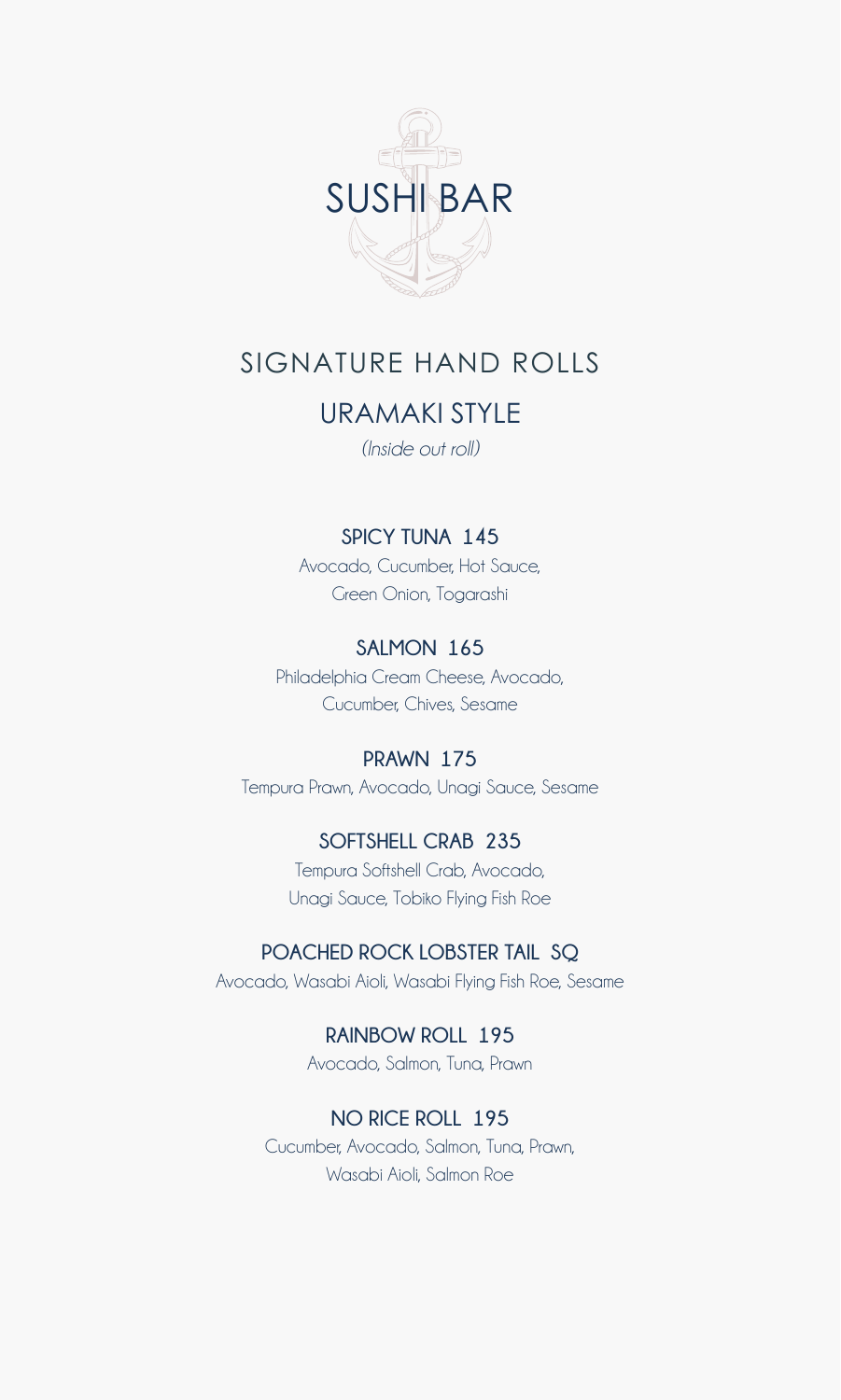

### **SASHIMI / NIGIRI** *3 Piece*

Salmon 125 Tuna 105

### **ROSES** *3 Piece*

Salmon 155 Tuna 125

### **MAKI** *8 Piece*

Salmon 135 Tuna 115 Prawn 125 Cucumber & Avocado 125

### **CALIFORNIA** *8 Piece*

Salmon 155 Tuna 125 Prawn 135 Cucumber & Avocado 125